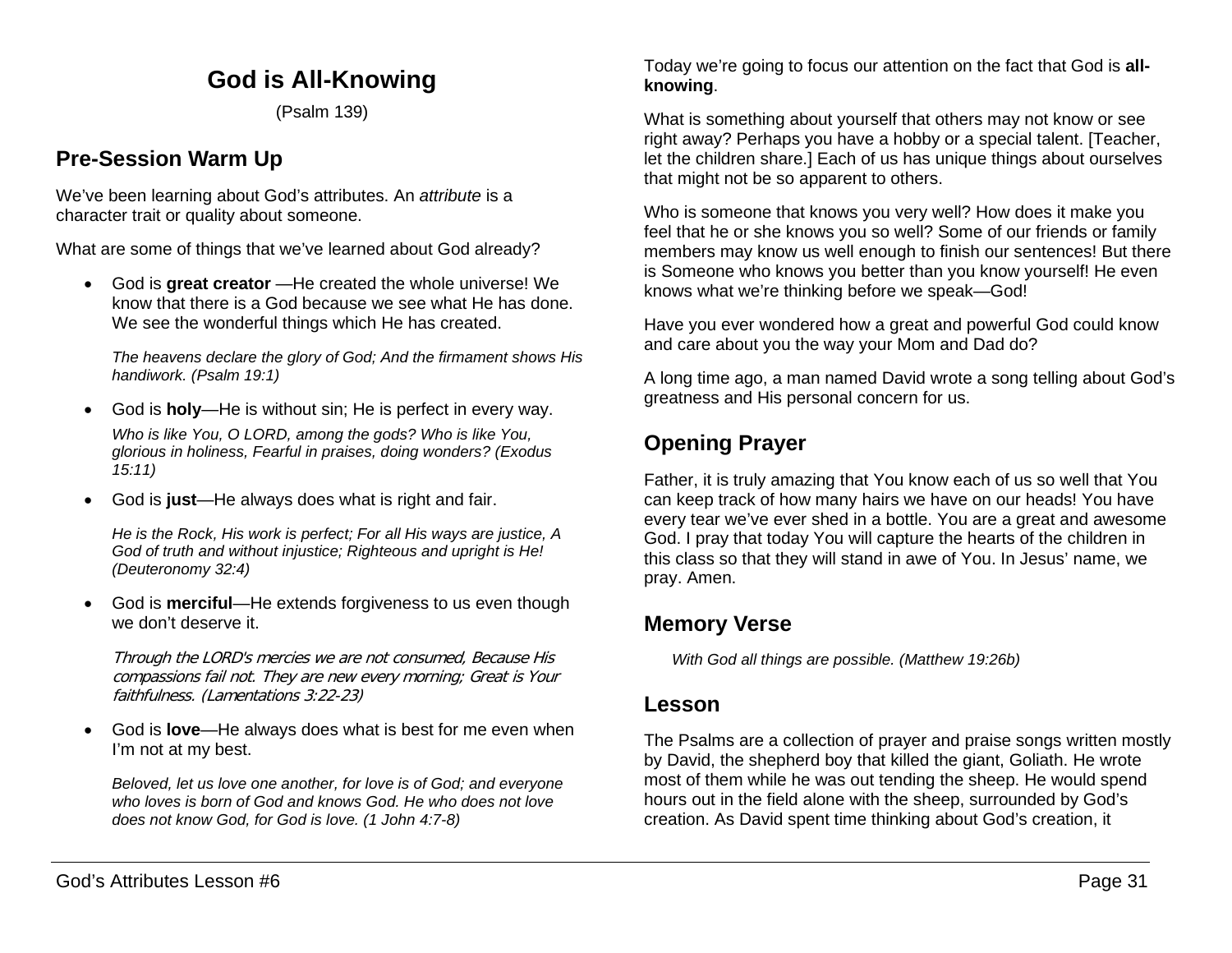prompted him to praise God. It helped him see God's power and greatness and gave him reason to thank Him. He was in awe of God!

The Psalms have been used for hundreds of years during worship services to sing praises to God. Even today, many of our praise songs use the Psalms in their lyrics.

In Psalm 139, David was praising God for being **all-knowing**.

#### Psalm 139:1-3

*O Lord, you have examined my heart and know everything about me. (2) You know when I sit down or stand up. You know my thoughts even when I'm far away. (3) You see me when I travel and when I rest at home. You know everything I do.*

God knows everything—past, present, and future. He knows all about you—even what you are thinking. He knows your deepest needs and desires, and He knows how to meet them.

#### Psalm 139:4-6

*You know what I am going to say even before I say it, Lord. (5) You go before me and follow me. You place your hand of blessing on my head. (6) Such knowledge is too wonderful for me, too great for me to understand!*

It's comforting to know that God knows where you are at all times. He knows about every detail of your life. He knows the things you plan to do each day. He knows if you're going to have a test at school, or if you're going to see the doctor. He knows if you have an important sports activity coming up. And He sees you do your chores at home and He knows if you are doing your homework or not!

The things that happen to you in life are never a surprise to Him. He knows before you have an accident and He knows if you are about to receive a special gift!

Day and night God is aware of everything that happens to you. He knows what is in your heart, so He understands why you do certain things. God knows what words you are going to say before you even say them. How wonderful to know that your all-knowing God is personally concerned about you!

When David thought about the fact that God is all-knowing, he was amazed (perhaps even a little fearful) that's why he said in verse 6, "*Such knowledge is too wonderful for me, too great for me to understand*!"

#### Psalm 139:7-10

*I can never escape from your Spirit! I can never get away from your presence! (8) If I go up to heaven, you are there; if I go down to the grave, you are there. (9) If I ride the wings of the morning, if I dwell by the farthest oceans, (10) even there your hand will guide me, and your strength will support me.*

Not only does God know everything; He is **everywhere at all times**!

Psalm 139:11-12

*I could ask the darkness to hide me and the light around me to become night— (12) but even in the darkness I cannot hide from you. To you the night shines as bright as day. Darkness and light are the same to you.*

There is no place you can go to hide from God!

Perhaps there were times when David wanted to hide from God because he didn't want God to know about his sin. But David knew that he could never hide from God. Maybe you, too, have wished that there was somewhere you could go so God wouldn't know where you are. That way you could do what you wanted without God finding out. But God always sees the sinful things you and I do.

We were born with a *want to* do things our own way instead of God's way. We call that sin (Isaiah 53:6). God says that we deserve to be punished for our sin. But God came to earth to die on the cross for your sin and mine. He gave His life's blood so you could be forgiven (Revelation 1:5b). Jesus died for you because He loves you and you are very special to Him.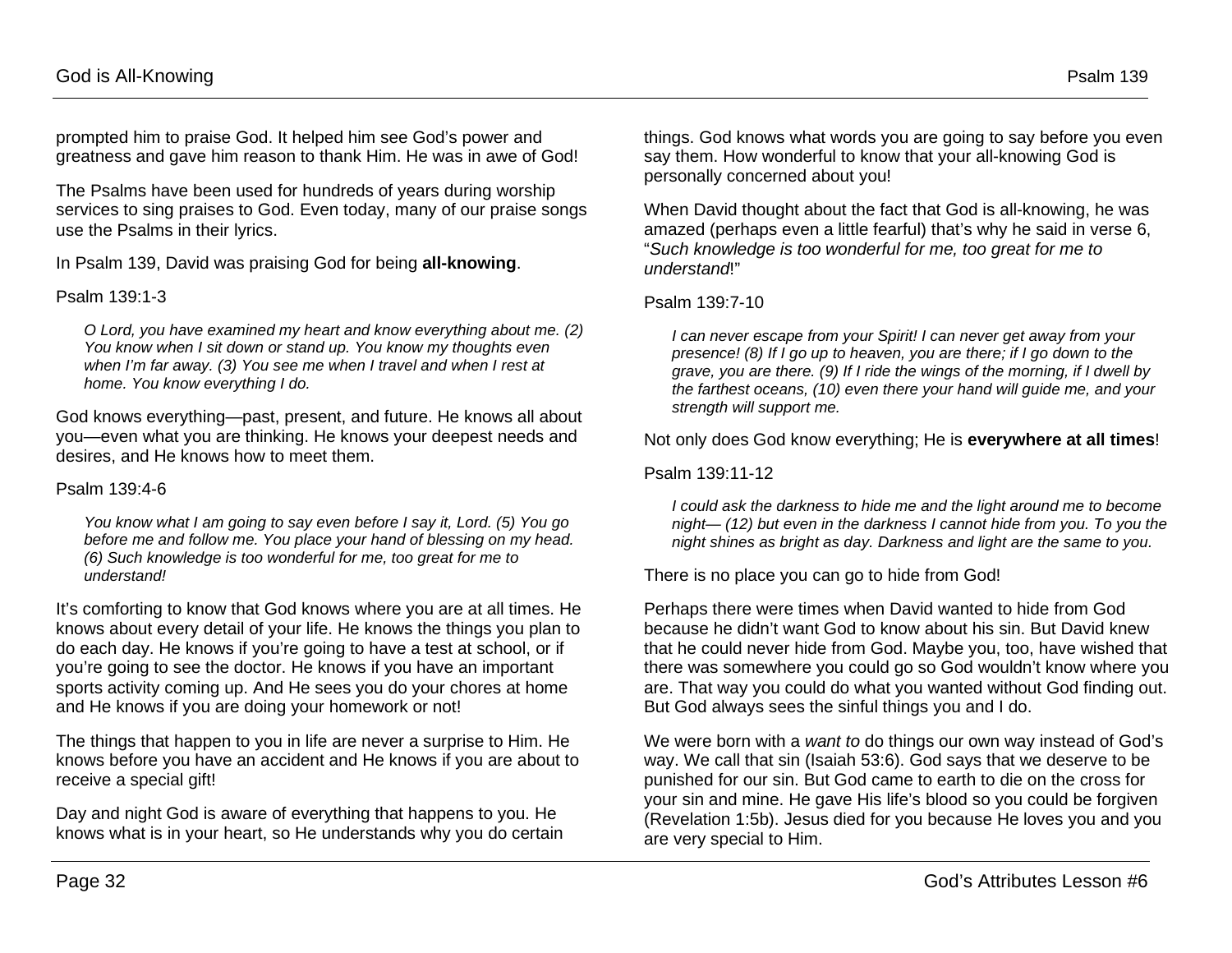David realized that no matter where he went, he couldn't hide from God. Even the darkness cannot hide you from God—you are never beyond His care. He is with us wherever we go. Even in the darkest times of your life, when nothing seems to be going right, God is right there with you.

What are some difficult times when you can remember that God is with you? [Teacher, discuss hard times at home and school, being alone, natural disasters, lightening & thunder storms, nightmares and so on.] Thank God that He is everywhere at all times!

Not only does God know everything and He is everywhere at all times, He also **has all power in heaven and earth**.

Psalm 139:13-14

*You made all the delicate, inner parts of my body and knit me together in my mother's womb. (14) Thank you for making me so wonderfully complex! Your workmanship is marvelous—how well I know it.*

By His power God created you in a special way and by His power God controls all the events of your life.

#### Psalm 139:15-16

*You watched me as I was being formed in utter seclusion, as I was woven together in the dark of the womb. (16) You saw me before I was born. Every day of my life was recorded in your book. Every moment was laid out before a single day had passed.*

It is a comfort to know that God is all-powerful. Since there is nothing in the universe that is beyond God's control, He can use His power in your life. His power can control you on the inside. That is, He can help you keep your temper under control, be patient, be content with what you have, or even speak up for God.

God's power also controls the circumstances around you. He can accomplish His plans for you. If you are willing to follow God's direction in your life, He will use His power to work out the details (in school, your future occupation, your marriage, and so on). Because

God is personally concerned about you, He will use His power to do what is best for you.

David praised God for being all-powerful and for His loving thoughts toward him.

Psalm 136:17-18

*How precious are your thoughts about me, O God. They cannot be numbered! (18) I can't even count them; they outnumber the grains of sand! And when I wake up, you are still with me!*

With all this in his mind—knowing that God knows everything and He is everywhere at all times, and He has all power in heaven and earth—David asked God to show him where his thoughts, words or actions have been offensive to God.

Psalm 139:23-24

*Search me, O God, and know my heart; test me and know my anxious thoughts. (24) Point out anything in me that offends you, and lead me along the path of everlasting life.*

God is personally concerned about you! That gives us reason to praise Him for His greatness—He knows every aspect of your life, He is everywhere with you, and He has all power to control your life.

# **Closing Prayer**

[Teacher, have the children say sentence prayers of praise to God specifically for the three attributes taught in this lesson.]

Father, thank You for making me so wonderfully complex! Your workmanship is marvelous. There is no place I can hide from you so, please, Lord, clean my heart so that everything that I think or say or do is pleasing in Your sight. In Jesus' name, we pray. Amen.